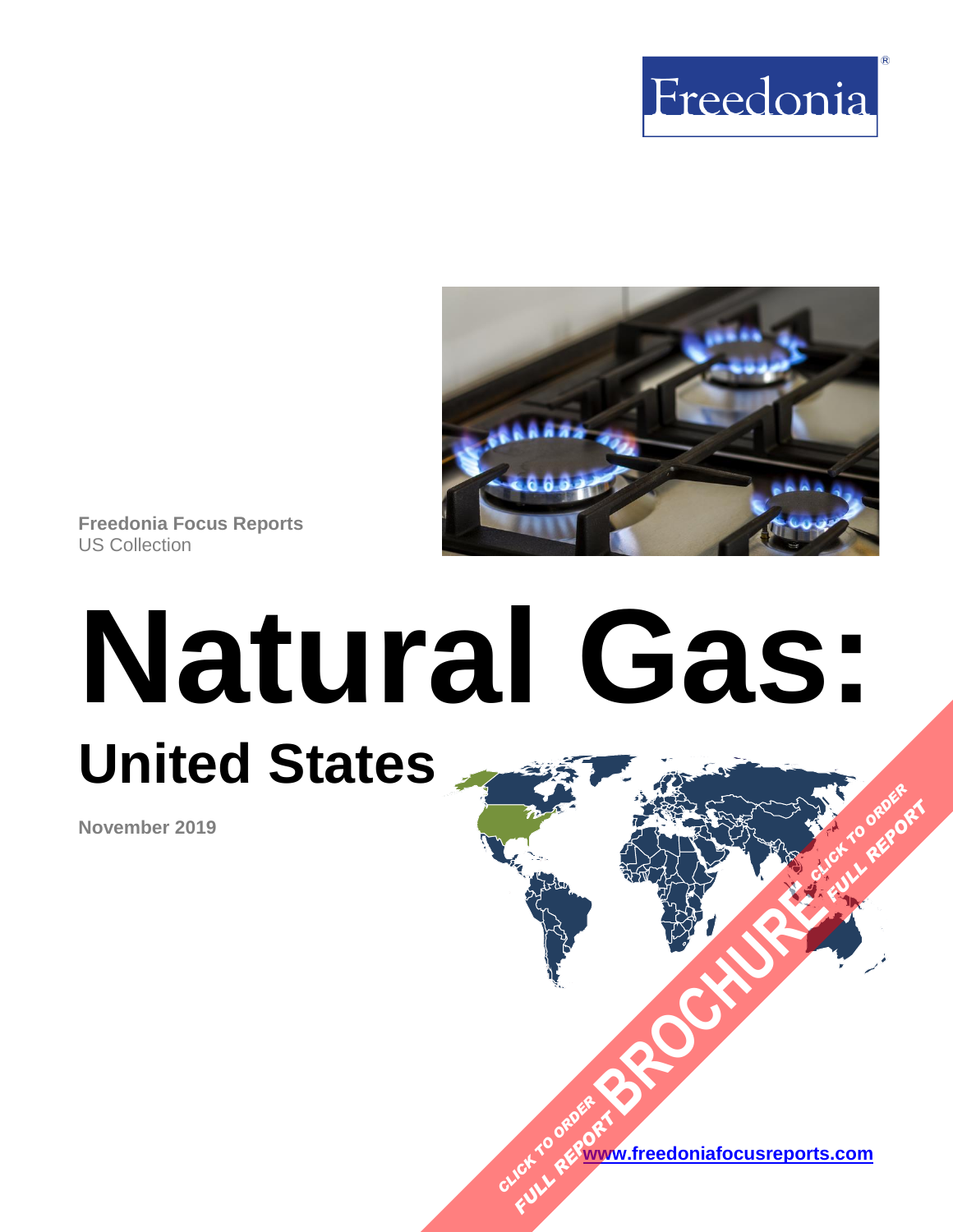# **Table of Contents**

| 1. Highlights                      | 3              |
|------------------------------------|----------------|
| 2. Market Environment              | $\overline{4}$ |
| <b>Historical Trends</b>           | 4              |
| Key Economic Indicators            | 6              |
| Trade                              | $\overline{7}$ |
| Technology                         | 9              |
| Environmental & Regulatory Factors | 11             |
| <b>Exploration &amp; Reserves</b>  | 13             |
| <b>Price Trends</b>                | 14             |
| 3. Segmentation & Forecasts        | 16             |
| Markets                            | 16             |
| <b>Electric Power</b>              | 19             |
| Industrial                         | 20             |
| Residential                        | 22             |
| Commercial                         | 23             |
| <b>Other Markets</b>               | 25             |
| 4. Industry Structure              | 27             |
| <b>Industry Characteristics</b>    | 27             |
| <b>Production Share</b>            | 29             |
| EQT                                | 30             |
| ExxonMobil                         | 30             |
| Chesapeake Energy                  | 31             |
| 5. About This Report               | 32             |
| Scope                              | 32             |
| Sources                            | 32             |
| <b>Industry Codes</b>              | 33             |
| Freedonia Methodology              | 33             |
| Resources                          | 35             |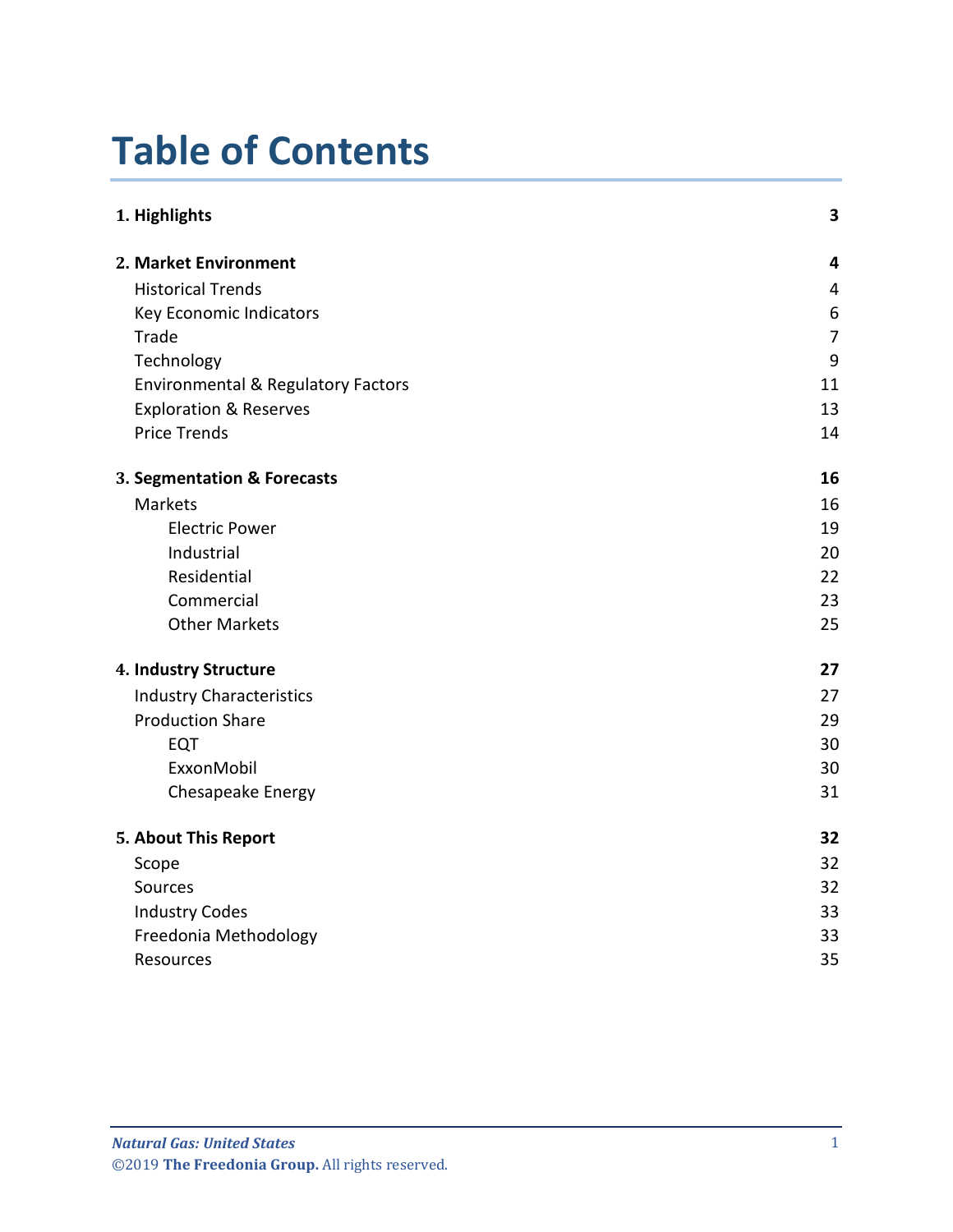# **List of Tables & Figures**

| Figure 1   Key Trends in US Natural Gas Demand, 2018 - 2023                          | 3              |
|--------------------------------------------------------------------------------------|----------------|
| Figure 2   US Natural Gas Demand Trends, 2008 - 2018                                 | 4              |
| Figure 3   US Natural Gas Production Trends, 2008 - 2018                             | 5              |
| Table 1   Key Indicators for US Natural Gas Demand, 2008 - 2023 (2012US\$ bil)       | 6              |
| Figure 4   US Natural Gas Trade, 2008 - 2018 (bil cu ft)                             | $\overline{7}$ |
| Table 2   US Natural Gas Trade, $2008 - 2018$ (bil cu ft)                            | $\overline{7}$ |
| Table 3   US Natural Gas Trade by Delivery Method & Country, 2008 - 2018 (bil cu ft) | 8              |
| Figure 5   Henry Hub Natural Gas Price w/ Natural Gas Price Year-over-Year Change,   |                |
| $2008 - 2023$                                                                        | 14             |
| Figure 6   US Natural Gas Demand by Market, 2008 - 2023 (tril cu ft)                 | 16             |
| Table 4   US Natural Gas Demand by Market, 2008 - 2023 (bil cu ft)                   | 16             |
| Figure 7   US Natural Gas Production, 2008 - 2023 (tril cu ft)                       | 17             |
| Table 5   US Natural Gas Production, $2008 - 2023$ (bil cu ft)                       | 17             |
| Figure 8   US Natural Gas Demand by Market Performance Index, 2008 - 2023            |                |
| $(2008=100)$                                                                         | 18             |
| Figure 9   US Natural Gas Electric Power Demand w/ Natural Gas Electric Power        |                |
| Generation, 2008 - 2023                                                              | 19             |
| Figure 10   US Natural Gas Industrial Demand w/ Manufacturer's Shipments, 2008 -     |                |
| 2023                                                                                 | 21             |
| Figure 11   US Industrial Natural Gas Market by End Use, 2018 (%)                    | 22             |
| Figure 12   US Residential Natural Gas Market by End Use, 2018 (%)                   | 23             |
| Figure 13   US Commercial Natural Gas Market by End Use, 2018 (%)                    | 24             |
| Figure 14   US Natural Gas Demand by Market, 2008 - 2023 (%)                         | 26             |
| Figure 15   US Natural Gas Production Share by Company, 2018 (%)                     | 29             |
| Table 6   Leading Participants in the US Natural Gas Industry, 2018                  | 29             |
| Table 7   NAICS & SIC Codes Related to Natural Gas                                   | 33             |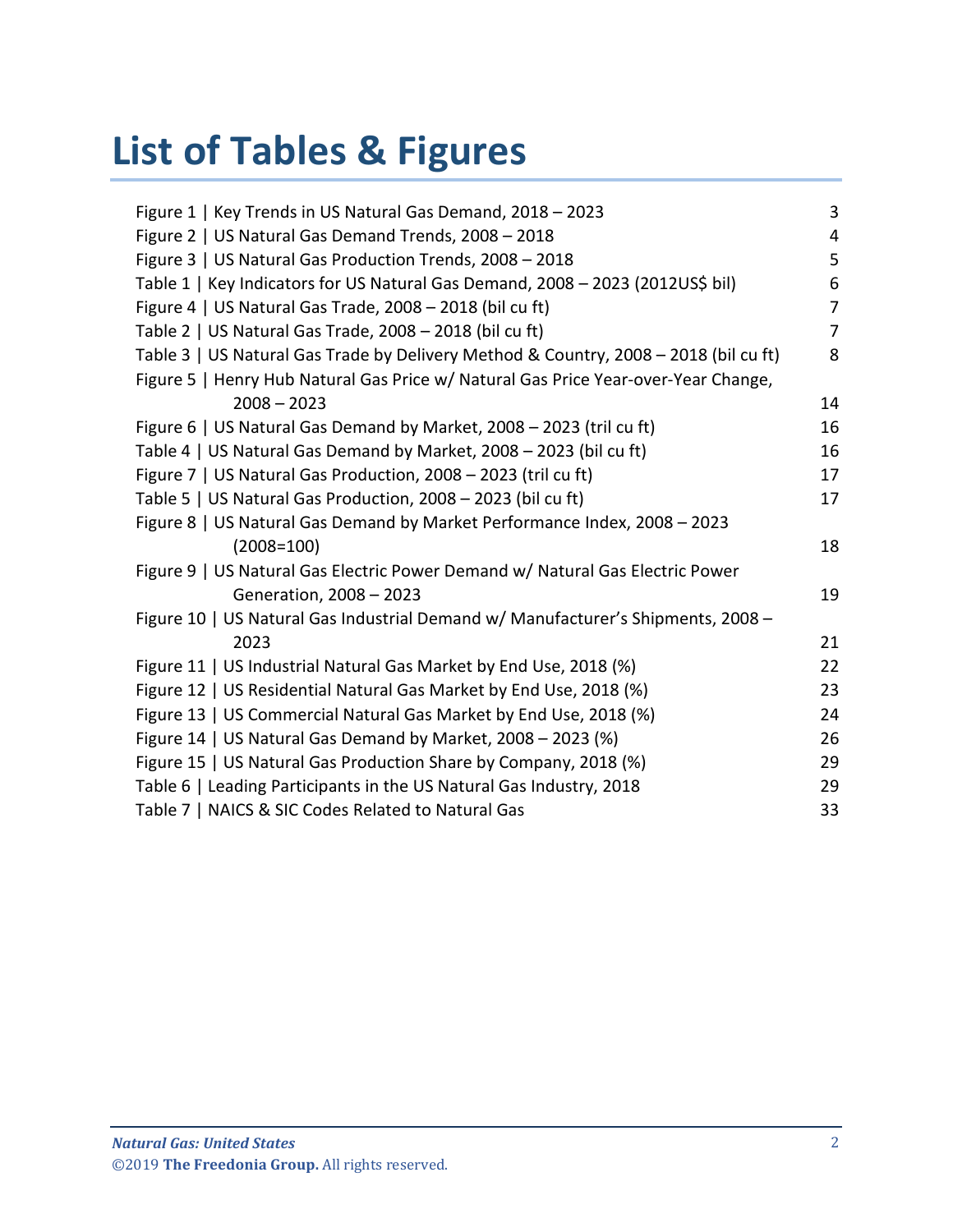# <span id="page-3-0"></span>**About This Report**

### <span id="page-3-1"></span>**Scope**

This report forecasts to 2023 US natural gas demand and production in cubic feet. Total demand is segmented by market in terms of:

- electric power
- industrial
- residential
- commercial
- other markets such as lease, plant, and vehicle fuel

To illustrate historical trends, total demand, total production, the various demand segments, and trade are provided in annual series from 2008 to 2018.

Reported demand figures reflect the volume of natural gas delivered to consumers, in addition to that consumed as lease fuel, plant fuel, and for pipeline and distribution use. Production refers to dry natural gas production, also known as consumer-grade natural gas. Dry natural gas production excludes natural gas liquids such as plant liquids and lease condensate that are removed from the gas stream at processing plants. Re-exports of natural gas are excluded from demand and trade figures.

Key macroeconomic indicators are also provided with quantified trends. Other various topics, including profiles of pertinent leading suppliers, are covered in this report. A full outline of report items by page is available in the Table of Contents.

## <span id="page-3-2"></span>**Sources**

*Natural Gas: United States* (FF45021) represents the synthesis and analysis of data from various primary, secondary, macroeconomic, and demographic sources, such as:

- firms participating in the industry, and their suppliers and customers
- government/public agencies
- intergovernmental and non-governmental organizations
- trade associations and their publications
- the business and trade press
- indicator forecasts by The Freedonia Group
- the findings of other reports and studies by The Freedonia Group

Specific sources and additional resources are listed in the Resources section of this publication for reference and to facilitate further research.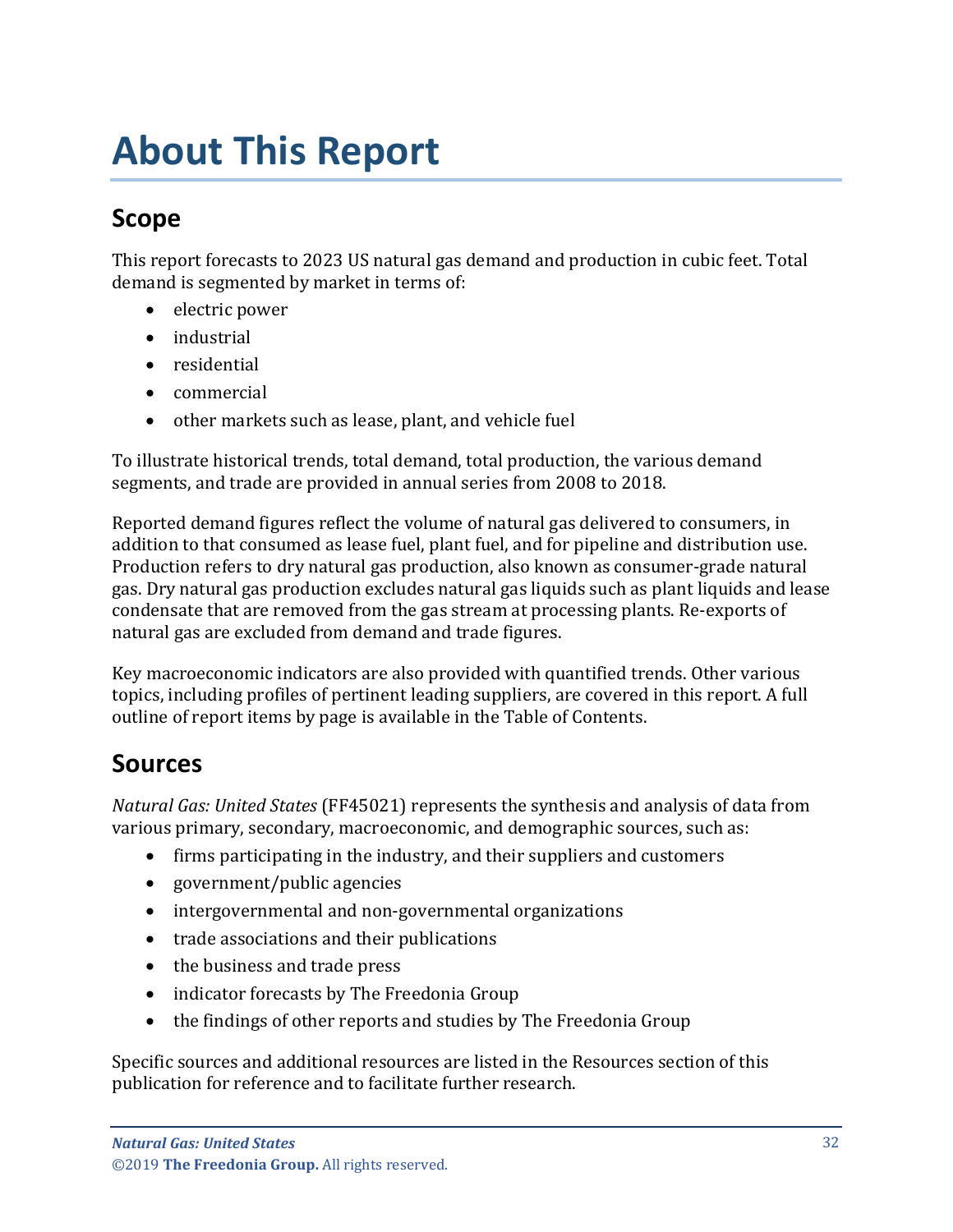## <span id="page-4-0"></span>**Industry Codes**

<span id="page-4-2"></span>

| Table 7   NAICS & SIC Codes Related to Natural Gas |                                                      |            |                                           |  |
|----------------------------------------------------|------------------------------------------------------|------------|-------------------------------------------|--|
| NAICS/SCIAN 2017                                   |                                                      | <b>SIC</b> |                                           |  |
|                                                    | <b>North American Industry Classification System</b> |            | <b>Standard Industrial Classification</b> |  |
| 211120                                             | Crude Petroleum Extraction                           | 1311       | Crude Petroleum and Natural Gas           |  |
| 221210                                             | <b>Natural Gas Distribution</b>                      | 4925       | Gas Production and/or Distribution        |  |

Source: US Census Bureau

## <span id="page-4-1"></span>**Freedonia Methodology**

The Freedonia Group, a subsidiary of MarketResearch.com, has been in business for more than 30 years and in that time has developed a comprehensive approach to data analysis that takes into account the variety of industries covered and the evolving needs of our customers.

Every industry presents different challenges in market sizing and forecasting, and this requires flexibility in methodology and approach. Freedonia methodology integrates a variety of quantitative and qualitative techniques to present the best overall picture of a market's current position as well as its future outlook: When published data are available, we make sure they are correct and representative of reality. We understand that published data often have flaws either in scope or quality, and adjustments are made accordingly. Where no data are available, we use various methodologies to develop market sizing (both top-down and bottom-up) and then triangulate those results to come up with the most accurate data series possible. Regardless of approach, we also talk to industry participants to verify both historical perspective and future growth opportunities.

Methods used in the preparation of Freedonia market research include, but are not limited to, the following activities: comprehensive data mining and evaluation, primary research, consensus forecasting and analysis, ratio analysis using key indicators, regression analysis, end use growth indices and intensity factors, purchase power parity adjustments for global data, consumer and end user surveys, market share and corporate sales analysis, product lifespan analysis, product or market life cycle analysis, graphical data modeling, long-term historical trend analysis, bottom-up and top-down demand modeling, and comparative market size ranking.

Freedonia quantifies trends in various measures of growth and volatility. Growth (or decline) expressed as an average annual growth rate (AAGR) is the least squares growth rate, which takes into account all available datapoints over a period. The volatility of datapoints around a least squares growth trend over time is expressed via the coefficient of determination, or  $r^2$ . The most stable data series relative to the trend carries an  $r^2$  value of 1.0; the most volatile – 0.0. Growth calculated as a compound annual growth rate (CAGR) employs, by definition, only the first and last datapoints over a period. The CAGR is used to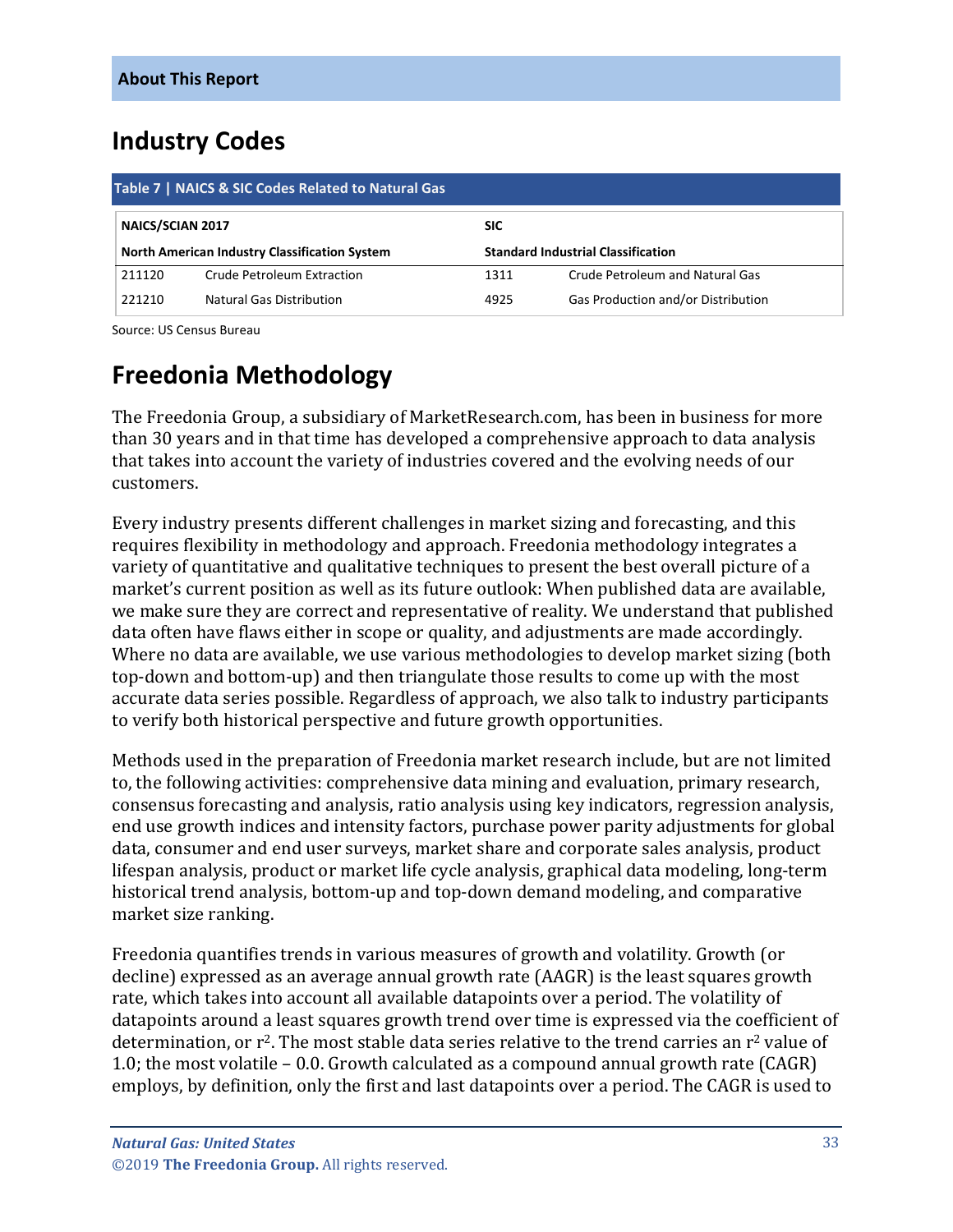describe forecast growth, defined as the expected trend beginning in the base year and ending in the forecast year. Readers are encouraged to consider historical volatility when assessing particular annual values along the forecast trend, including in the forecast year.

### **Copyright & Licensing**

The full report is protected by copyright laws of the United States of America and international treaties. The entire contents of the publication are copyrighted by The Freedonia Group.